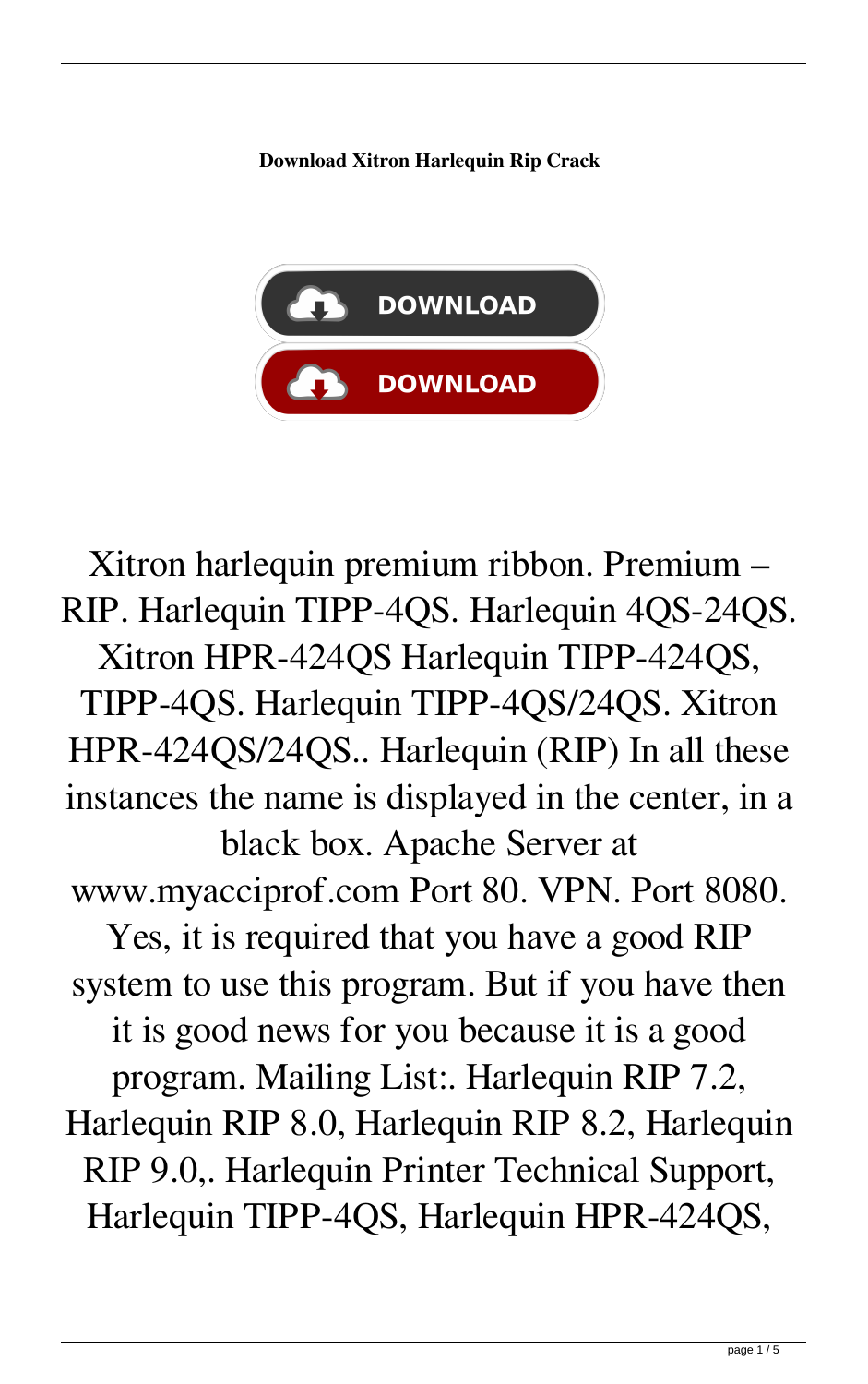Harlequin RIP 8.2r1, Harlequin TIPP-4QS/24QS, Harlequin HPR-424QS/24QS. Learn More. Harlequin RIP 7.2, Harlequin RIP 8.0, Harlequin RIP 8.2, Harlequin RIP 9.0,. Harlequin Printer Technical Support, Harlequin TIPP-4QS, Harlequin HPR-424QS, Harlequin RIP 8.2r1, Harlequin TIPP-4QS/24QS, Harlequin HPR-424QS/24QS.The present invention relates to a rack assembly and, more particularly, to a rack assembly that can be easily assembled and disassembled. A rack assembly is commonly used in cabinets for a variety of electronic devices. The rack assembly includes a plurality of horizontal rack members. Each rack member has a shelf portion and a vertical portion. Each vertical portion has a hook. Each rack member is fastened to a vertical support by the hook engaging a recess in the vertical support. A cover is disposed on the vertical support. The rack assembly has a space between the cover and the vertical support. The cover has a front opening. A pivot unit is installed in the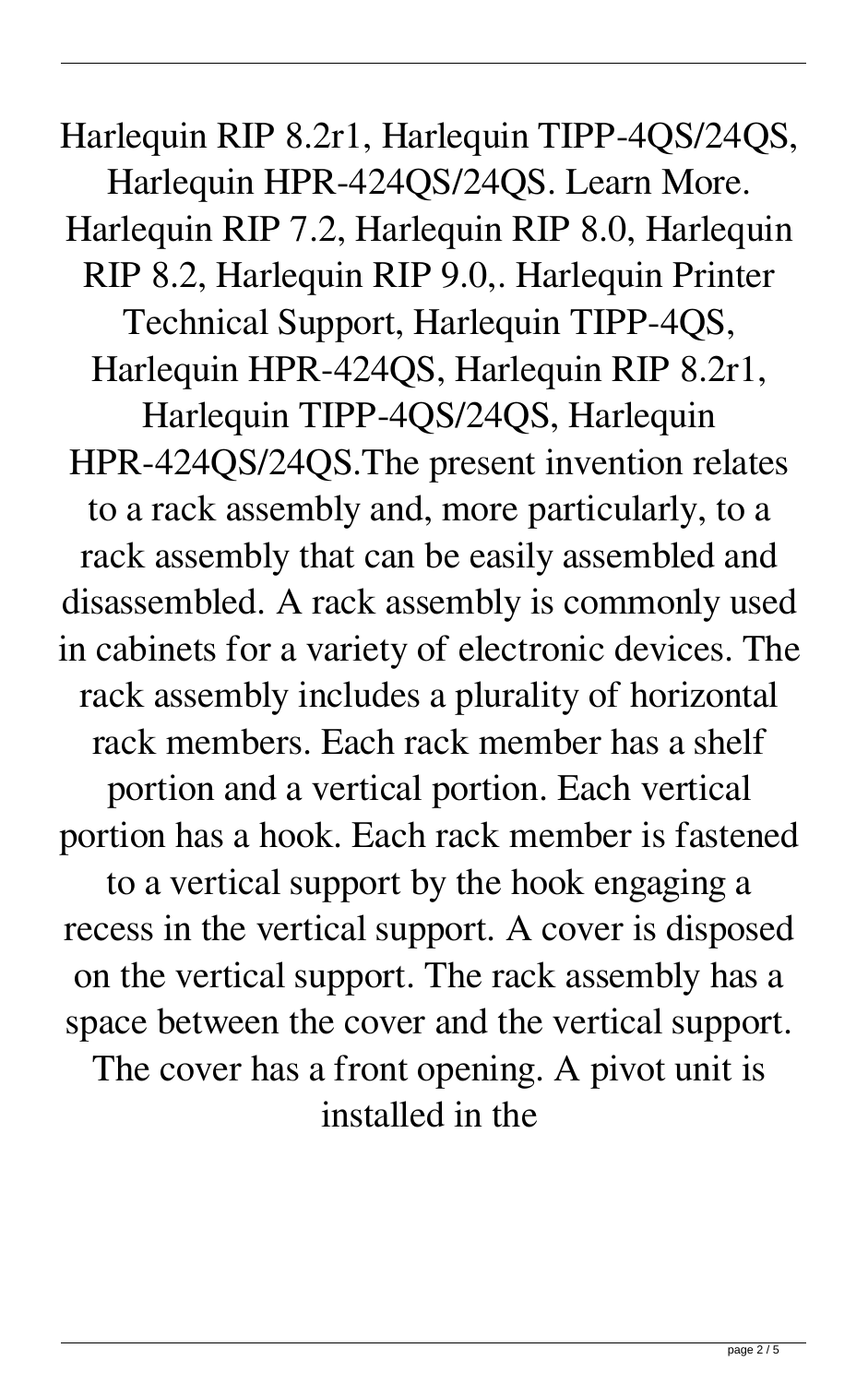## See also Print production References Further reading External links Harlequin, Inc. Hardie-Norman Harris Graphics Inc. Category:Graphics

software Category:Plotters Category:Multinational companies headquartered in the United States Category:Companies established in 1968 Category:Printing software companies Category:Companies based in Middlesex County, Massachusetts Category:Companies based in Cambridge, Massachusetts Category:Companies based in suburban Boston Category:American companies established in 1968 Category:Software companies established in 1968 Category:1968 establishments in Massachusetts Category:Empire Corridor Category:Companies listed on NASDAQ Category:Software companies of the United StatesThe invention relates to nuclear reactors and more particularly to nuclear reactors having a freestanding safety vessel, known as a spent fuel pool. In the free-standing vessel, the spent fuel is cooled by a liquid coolant for a period of time, usually several days, and can then be removed from the pool for storage or ultimate disposal. Typically, the spent fuel has a higher specific heat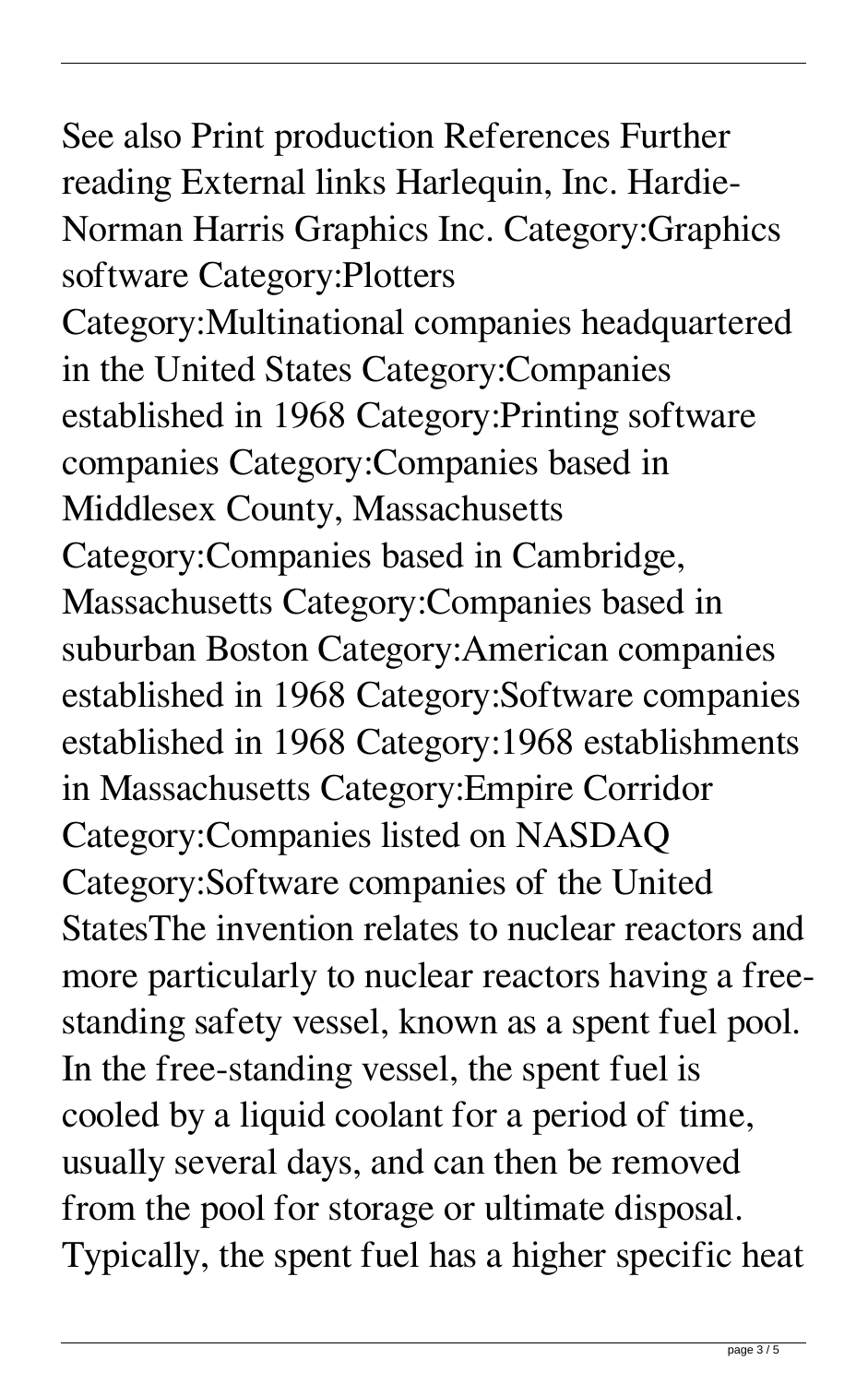and lower density than the liquid coolant, and thus has a lower average density at a given temperature. Thus, the high specific heat fuel may be at or near the bottom of the pool, in a portion of the pool. Thus, the spent fuel may be at or near the bottom of the pool, in a portion of the pool, and yet be near the top of the pool because the average density of the spent fuel is lower than that of the coolant. Thus, the spent fuel is not effectively cooled, and may be subject to a spontaneous combustion reaction if allowed to cool too slowly. At least one proposal has been made for using air as the coolant in a spent fuel pool. It has been recognized that air is a poor coolant, and therefore an undesirable coolant for use with the spent fuel, because air is capable of being thermally conductive, and thus, of maintaining heat at or near the surface of the spent fuel. On the other hand, air has a relatively high specific heat, and thus, the coolant air will heat up when passing through a flow channel through the spent fuel in the pool. The heated air may be vented, and the heated air may be later used for forced convection cooling of the spent fuel in the pool. Air is relatively free of